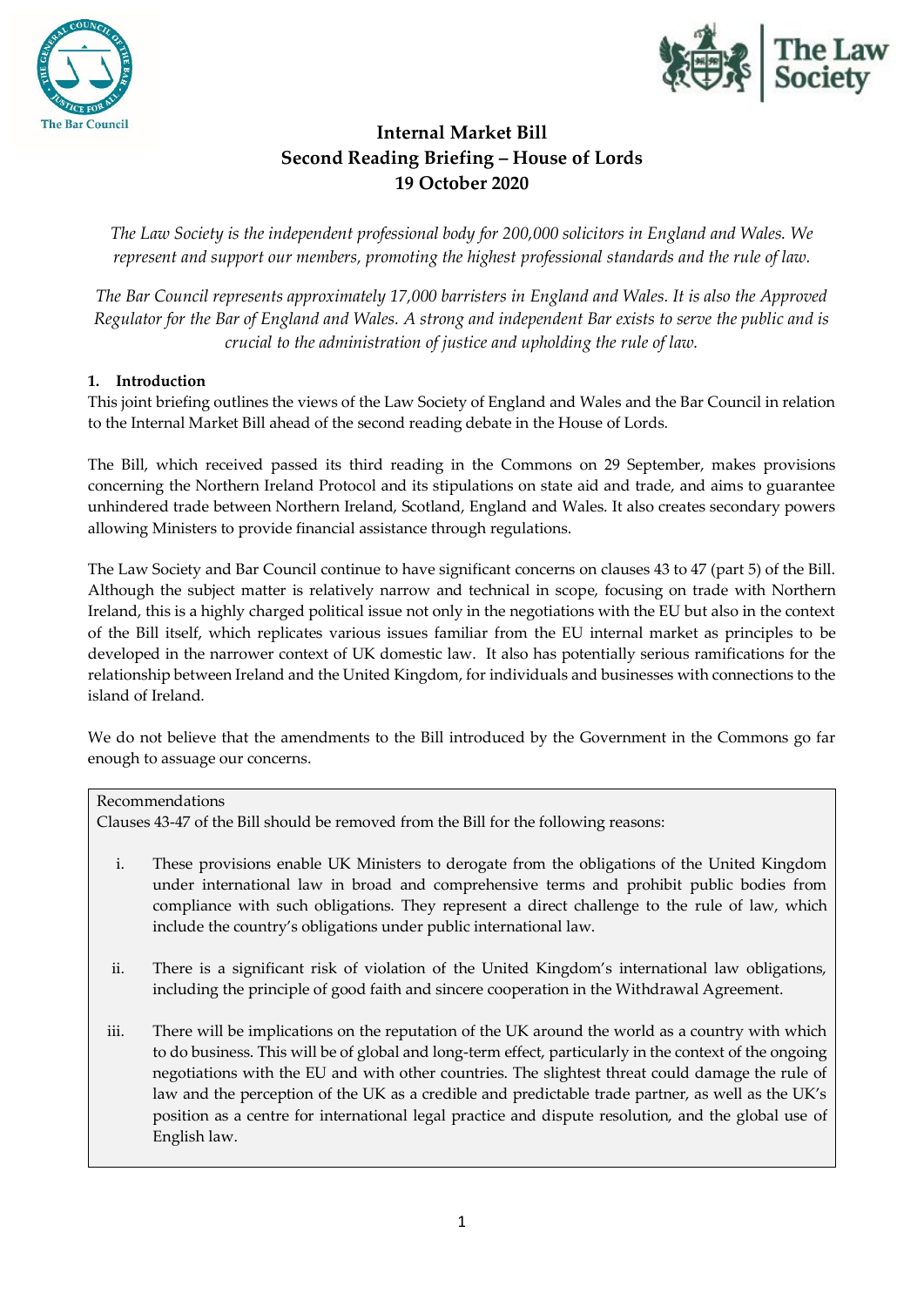- iv. There will be negative consequences on the continuing cooperation with other jurisdictions in relation to civil judicial cooperation and enforcement of judgements. The Bill could be highly prejudicial to the UK Government's application to accede to the Lugano Convention.
- v. The provisions could raise significant conflict between the courts and executive with regard to judicial review.

#### **2. Challenge to the rule of law**

Clauses 43 to 47 of the Bill represent a direct and apparently deliberate challenge to the rule of law, which must be understood, including by the United Kingdom, to include its obligations under international law.

These provisions enable UK Ministers to derogate from the obligations of the United Kingdom under international law in broad and comprehensive terms and prohibit public bodies from compliance with such obligations (particularly clause 44(1)).

We are unaware of a precedent for such an approach in UK legislation or administrative practice, which cuts across numerous statements of high judicial and political authority confirming the country's consistent commitment to upholding the rule of law.

Furthermore, these measures affect the legal hierarchy of sources established in the Withdrawal Agreement (in violation of article 4 and 5). If the Bill is passed as introduced, the Northern Ireland Protocol and associated caselaw would have a subordinate role dependent on ministerial interpretation.

Since being amended in the Commons, the provisions in the Bill create a legal anomaly. They would enable regulations made under clauses 44 and 45 to be treated as primary legislation. This would mean that such regulations would be excluded from being judicially reviewed (and potentially struck down if they were found to breach human rights legislation). Instead, the court would only have powers to issue a declaration of incompatibility under section 4 of the Human Rights Act.

#### **3. Potential breach of public international law**

While the UK is no longer a Member State of the EU, the transitional period has not yet expired. We are therefore concerned that the effect of the proposed legislation will be to place the UK in breach not only of the specific provisions of the Northern Irish Protocol but also of the wider principles of good faith and sincere cooperation that continue to bind the UK under the general provisions of the Withdrawal Agreement during the transitional period.

The UK has now been placed in a position where the EU has accused it, with considerable force, of a deliberate and fundamental breach of its general obligations during the transition period, with potentially far-reaching adverse effects both on the legal interests and international reputation of the United Kingdom. Indeed, the European Commission sent the UK a letter of formal notice on 1 October 2020 under Art. 258 TFEU, claiming the UK is breaching its obligations to act in good faith under Article 5 Withdrawal Agreement.

UK experts have suggested that this claim could be well-founded and violate the principle of good faith and sincere cooperation in the Withdrawal Agreement. This could, in addition to the Infringement proceedings, lead to dispute settlement proceedings being commenced against the UK, and, therefore, a risk of retaliation from the EU including the suspension of trade as set out in the Withdrawal Agreement.

### **4. Implications on the reputation of the UK around the world**

We are concerned at the implications of this initiative for the reputation of the UK around the world, including as a centre for international legal practice and dispute resolution, particularly in the context of the ongoing negotiations with the EU and with other current or prospective trading partners.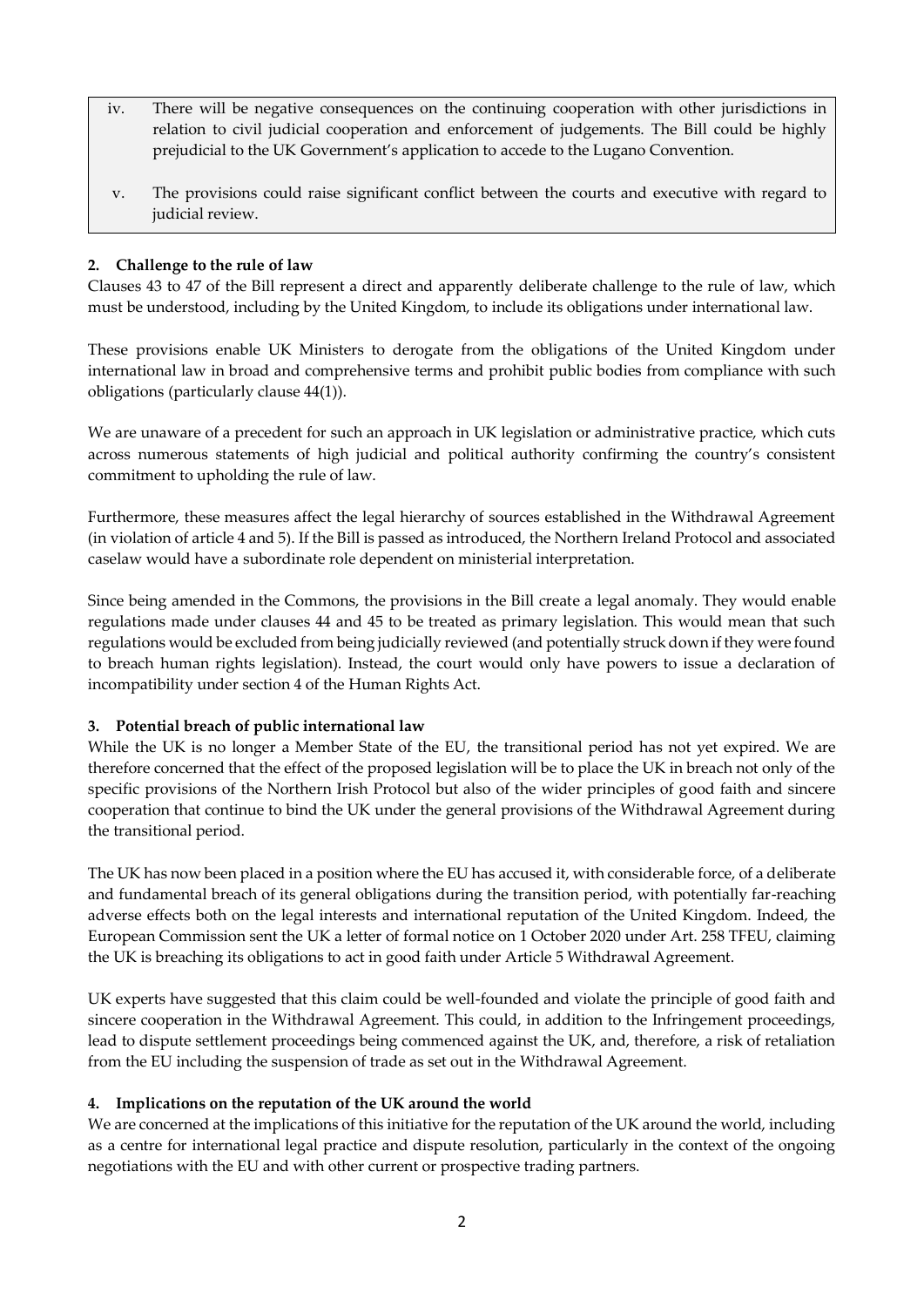Given the stated ambition of the UK Government to be a leader in global trade, including in respect of professional services, which is one of the most important UK economic sectors, it sends a negative message to cast doubt on our willingness to abide by our international commitments or to retain a discretion to depart from such commitments at the discretion of UK Ministers.

The resulting damage to the UK's reputation would likely make prospective trading partners – including key UK Government targets such as the US and Australia, and important growth markets for the legal sector such as India and Brazil – far more wary of entering into trade agreements with the United Kingdom.

### **5. Implications on civil judicial cooperation**

The UK Government has formally requested for the UK to accede to the Lugano Convention at the end of the transition period to enable civil judicial cooperation with our closest neighbouring jurisdictions to continue on an efficient basis. This is a sensitive political issue, where the UK is seeking to persuade other Member States and signatories, and the EU itself, to approve the UK's application. Again, we are very concerned that the present initiative will severely undermine those efforts and will cause significant prejudice to the reputation of the UK.

The UK no longer being party to the Lugano Convention is not in the interests of access to justice for UK and EU businesses and citizens, who will be affected by delay and disruption to the assertion of their legal rights.

## **6. Effect on judicial review**

Clause 47 would exclude judicial review of any regulations made under clauses 44 and 45 on grounds of incompatibility with domestic law, including human rights measures, as well as international law. This has implications for the rule of law and the principles of access to justice, which are themselves a core component of the rule of law. In addition, Clause 47 reclassifying regulations made under Clauses 44 and 45 for the purposes of the Human Rights Act 1998 appears to be yet another attempt to curtail the jurisdiction of the courts in respect of such secondary legislation, contrary to the principle of access to justice as well as the principles underlying the 1998 Act itself.

It is unclear how the courts would interpret an "ouster clause" like this one: precedent suggests that only an ouster clause expressed in clearly unequivocal terms would hold up and would in any case not prevent a judicial review challenge based on an error of law.

This provision would also contravene the Withdrawal Agreement (direct effect provisions, Article 4 Withdrawal Agreement). This provision provides a right for individuals to directly rely on the Withdrawal Agreement provisions and challenge the UK or EU implementation in national courts, where they have clear, unambiguous rights under the Agreement. The individuals and businesses therefore have a right to ask for a judicial review under the Withdrawal Agreement and the UK cannot unilaterally deviate from this without breaching its obligations.

This Bill is therefore likely to cause significant conflict between the courts and executive with regard to judicial review.

Finally, even if the effect of the "ouster clause" was to prevent any domestic challenge to measures that were in breach of international commitments of the UK, there is a substantial risk that these issues will be litigated at the international level, with further adverse implications for the international reputation of the UK and its Government.

### **7. Absence of justification for the proposed measures**

The Government's statement (17 September) on the notwithstanding clauses suggests that "*HMG confirms that in parallel with the use of these provisions it would always activate appropriate formal dispute settlement mechanisms with the aim of finding a solution through this route."*